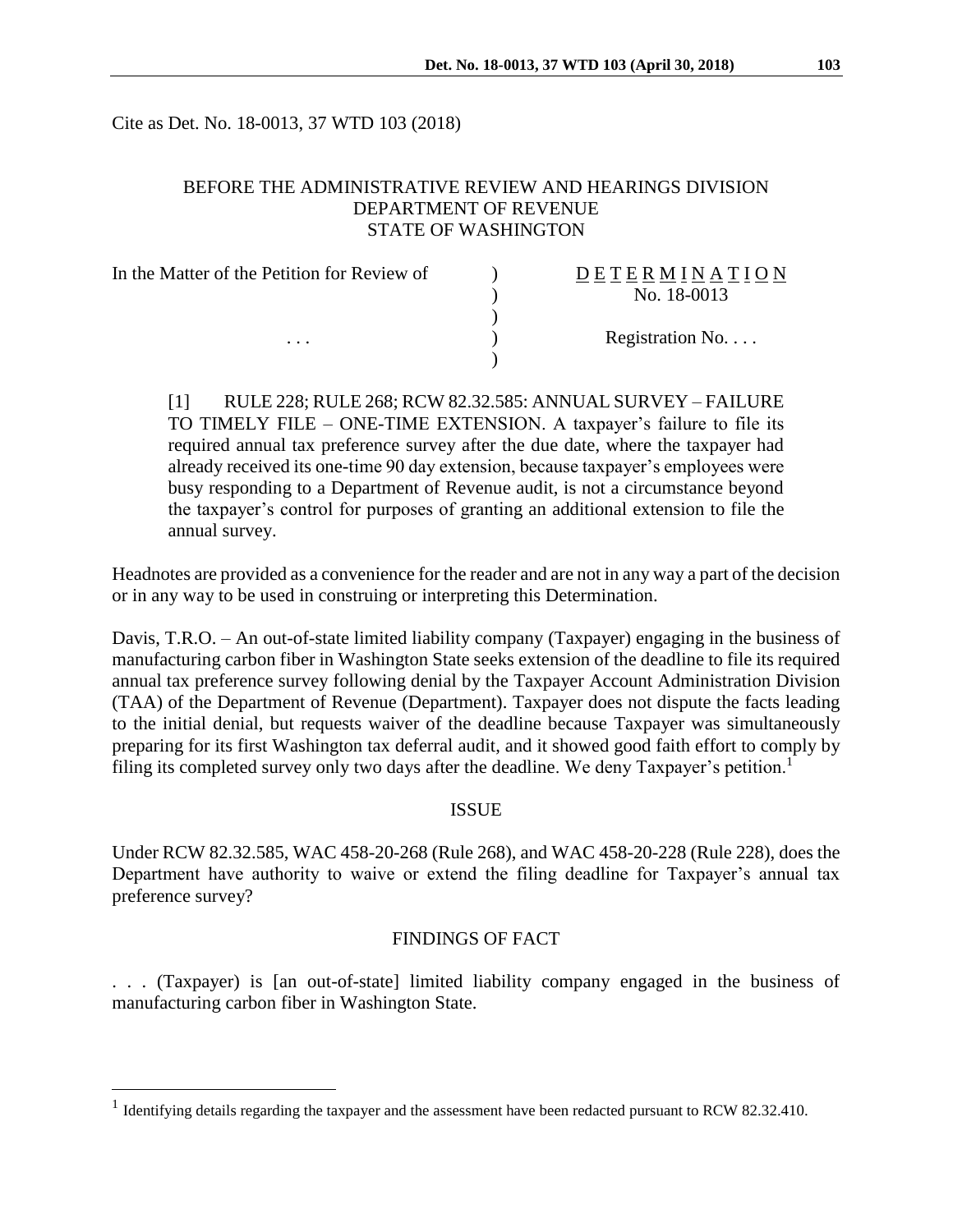In 2016, Taxpayer claimed the tax preference for investment projects in rural counties as described in chapter 82.60 RCW, allowing it to defer payment of certain taxes as long as it maintained its qualifying business activity and complied with all legal requirements, including filing an annual survey. For its 2016 deferral claim, Taxpayer's annual tax preference survey was due on May 31, 2017.

In May 2017, at the time the 2016 survey was due to be filed, the Department's Audit Division was in the process of conducting a periodic audit of Taxpayer's business records, for the specific purpose of verifying Taxpayer's compliance with tax deferral preference rules and regulations. Taxpayer represents that the employees who were responsible for its work on the audit were also attempting to respond to the annual survey, but their attention was divided as they responded to the audit's document production requirements, and there was some delay in gathering the information needed to accurately complete the survey. As a result, Taxpayer missed its May 31, 2017 survey filing deadline.

On June 28, Taxpayer sent a secure message using the Department's e-file system requesting a one-time 90 day extension of the survey filing deadline. TAA determined Taxpayer qualified for the extension and on July 6, 2017, notified Taxpayer by secure message that the extension was granted. The message stated that Taxpayer's new filing deadline was August 29, 2017.

On August 21, 2017, the Department sent Taxpayer a reminder of the approaching August 29, 2017, deadline by secure message. On August 31, 2017, Taxpayer submitted its completed annual survey and sent a secure message to the Department requesting further extension of the filing deadline to that day (August 31), stating that the reason they missed the deadline was [because] they were engaged in responding to the deferral audit and had made good faith efforts to collect the survey information as quickly as they could. TAA denied Taxpayer's request.

Taxpayer timely petitioned for review, requesting waiver of the August 29, 2017, annual survey filing deadline and retroactive extension of the deadline to August 31, 2017, the date Taxpayer filed its completed survey.

Taxpayer does not dispute the deadline or its filing requirements. Taxpayer instead asks the Department to waive the deadline due to Taxpayer's difficulty in simultaneously cooperating with the Department's deferral audit requirements and timely completing its annual survey. Taxpayer notes that it demonstrated good faith efforts to comply with the law by completing and submitting the survey within two days of the deadline.

## ANALYSIS

Chapter 82.60 RCW authorizes the deferral of retail sales and use taxes due upon qualified investment projects in certain rural Washington counties. To claim the credit, a taxpayer must file a completed annual survey with the Department as required by RCW 82.32.585. RCW 82.60.070. The annual survey must be filed by May 31st in the year following any calendar year in which a person claims the credit. RCW 82.32.585(1)(a)(i); see also Rule 268(3). Failure to file the required annual survey by the due date results in twelve and one-half percent of Taxpayer's deferred tax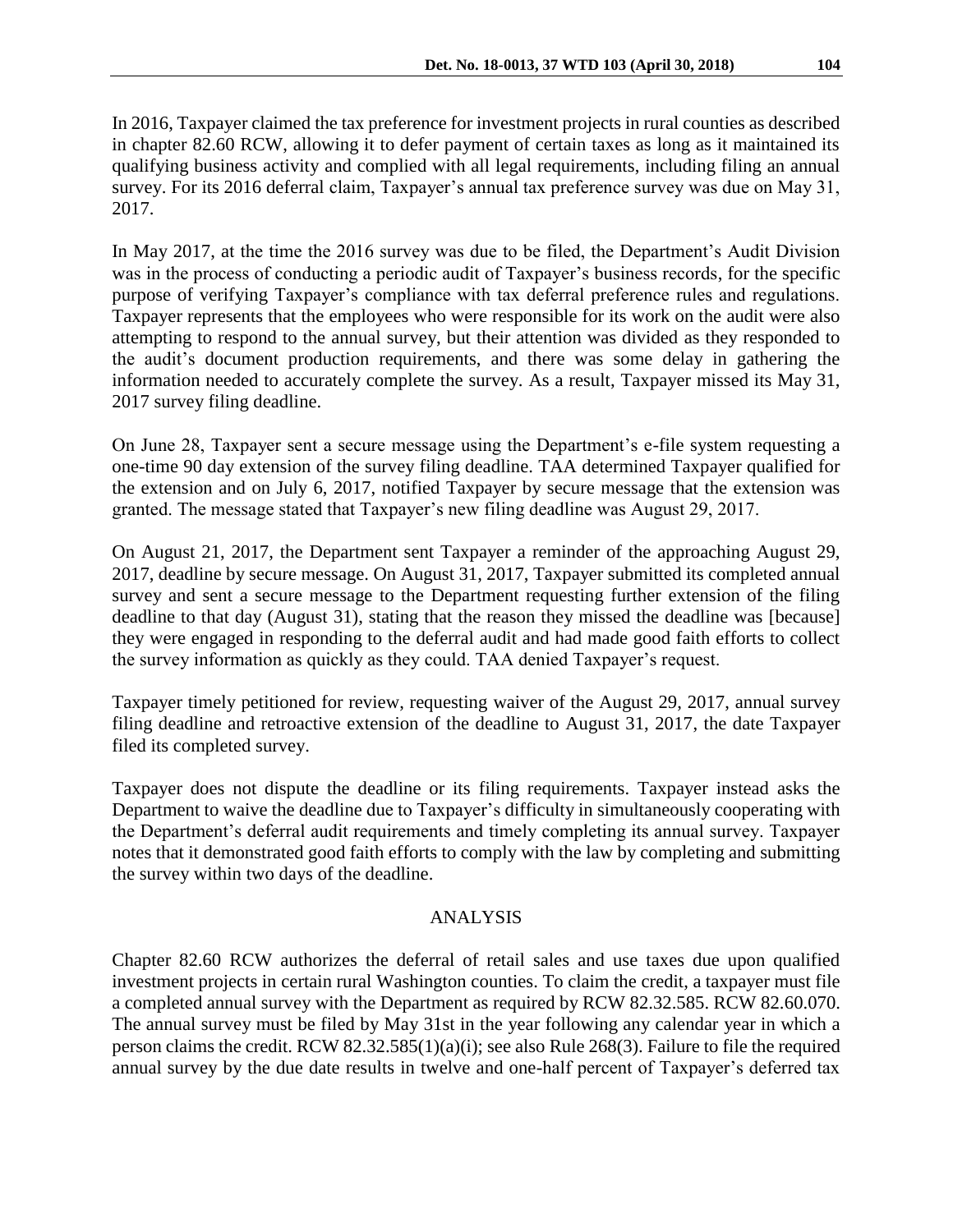becoming immediately due and payable. RCW 82.32.585(6)(b). However, the Department may not assess interest or penalties on the amount due. RCW 82.32.585(6)(c); Rule 268(11)(c)-(d).

Taxpayer here seeks waiver of the filing deadline for its required annual survey, because its employees were distracted by the need to simultaneously respond to a Department audit, and on the basis of its good faith efforts to comply.

The Department may extend the due date of the annual survey as provided in RCW 82.32.590. RCW 82.32.585(1)(b). RCW 82.32.590 provides two exceptions to the filing deadline, both of which we address herein.

#### *Circumstances beyond Taxpayer's Control*

 $\overline{a}$ 

First, RCW 82.32.590(1) states that the Department "must extend the time for filing the survey or report" if the failure to file an annual survey by the due date was the result of "circumstances beyond the control of the taxpayer." If granted, the extension is for 30 days from the date the Department issues written notification to the taxpayer of the approval of an extension. *Id.* RCW 82.32.590(2) explains that the Department must follow the same Department rules for the late submission of an annual survey as for cases involving waiver or cancellation of penalties due to circumstances beyond the control of the taxpayer. *See also* Rule 268(11)(e)(stating that the Department will apply the provisions of Rule 228 in determining when late filing is due to circumstances beyond taxpayer's control).

Under Rule 228, the Department shall cancel penalties if a taxpayer's late filing was the result of circumstances beyond the control of the taxpayer. Taxpayers bear the burden of establishing that the circumstances were beyond their control and directly caused the late filing. Rule 228(9)(a)(i). Rule 228(9)(a)(ii) provides that such circumstances must result in the taxpayer not having reasonable time or opportunity to obtain an extension of the due date or otherwise timely file, and must actually have caused the missed filing.

Rule 228 further explains that "[c]ircumstances beyond the control of the taxpayer are generally those which are immediate, unexpected, or in the nature of an emergency." *Id*. Examples provided in the Rule include: an act of fraud by a taxpayer's employee; death or serious illness of the taxpayer, family member, or accountant; or the destruction of business records by fire or other casualties. Rule  $228(9)(a)(ii)(C)$ , (E) and (F).

Rule 228 also provides specific examples that are not considered to be circumstances beyond the control of the taxpayer, including where the late filing resulted from a taxpayer's misunderstanding or lack of knowledge of a tax liability, and where late filing resulted from mistakes on the part of employees or other persons contracted with the taxpayer. Rule 228(9)(a)(iii)(B), (E).<sup>2</sup> See Det. No.

<sup>&</sup>lt;sup>2</sup> Taxpayers have a statutory duty to know their tax reporting obligations. Because of the nature of Washington's tax system, the burden of becoming informed about tax liability falls upon the taxpayer, and it is the taxpayer who bears the consequences of a failure to be correctly informed. Det. No. 01-165R, 22 WTD 11 (2003). When taxpayers are uncertain about their obligations, they are responsible for seeking instructions from the Department. RCW 82.32A.030(2). *See also* Det. No. 01-165R, 22 WTD 11 (2003). We note in passing that nonresidents such as Taxpayer are held to the same standard as Washington residents in the application of provisions of the Revenue Act. *See* Det. No. 01-165R, 22 WTD 11 (2002).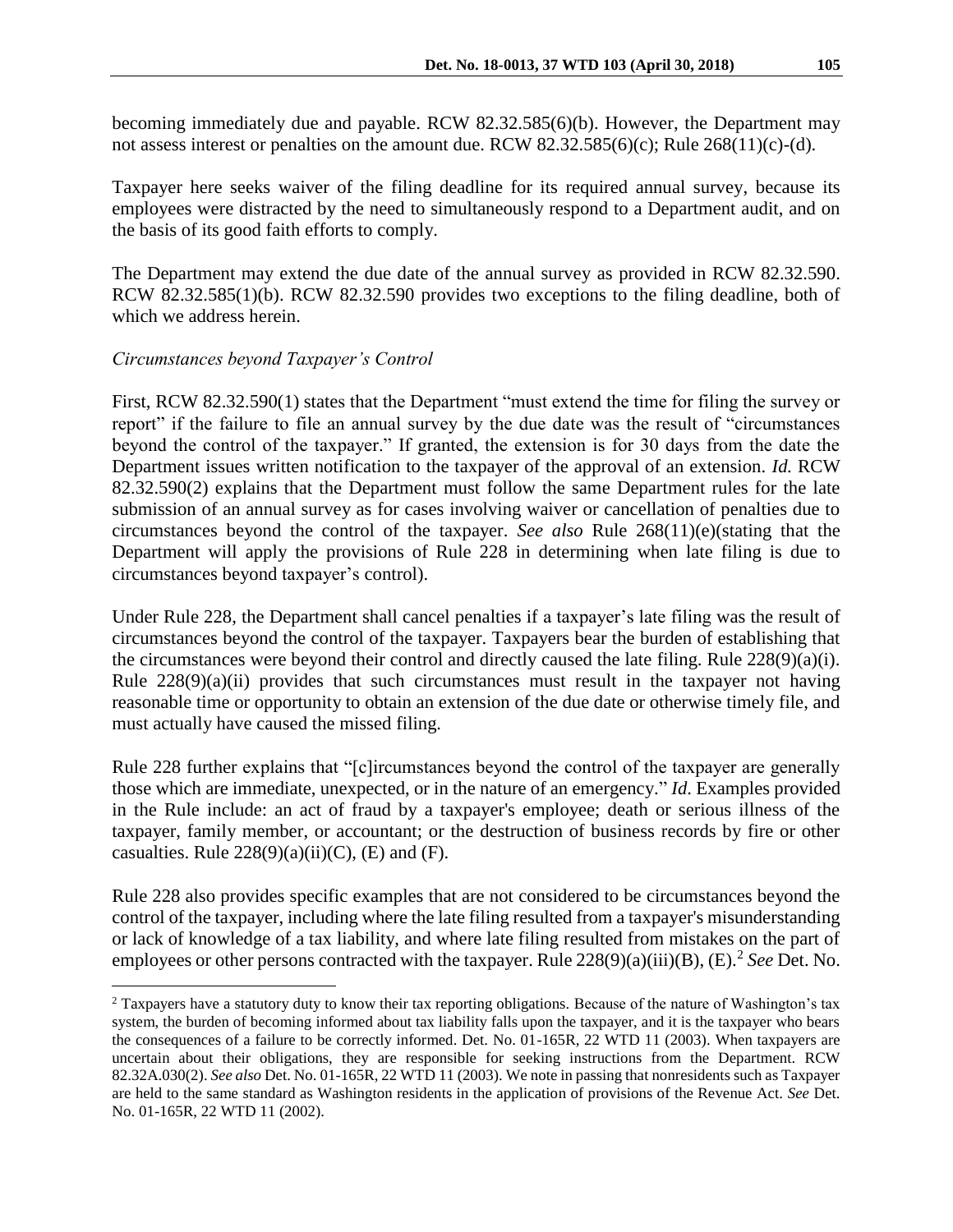15-0062, 34 WTD 419 (2015) (the taxpayer's lack of knowledge regarding Washington tax laws is not a circumstance beyond the taxpayer's control that caused the delinquent payment of taxes on its returns); Det. No. 14-0155, 33 WTD 496 (2014) (penalties cannot be waived for lack of knowledge); Det. No. 01-165, 22 WTD 5 (2003) (lack of knowledge of a tax liability is not grounds the Department may consider for waiving the penalty imposed); Det. No. 90-205, 11 WTD 55

Here, Taxpayer had a duty to know its obligation to file the Survey. As a courtesy, the Department attempted to contact Taxpayer by electronic secure message, to remind Taxpayer of its obligation and the approaching deadline. Indeed, Taxpayer concedes that it was aware of the obligation to file the Survey, but failed to do so. Taxpayer's employees' error in failing to timely file the annual survey was not a circumstance beyond the control of the taxpayer that would qualify Taxpayer for an extension of time to file the survey under RCW 82.32.590(1). Rule 228(9)(a)(iii)(B), (E).

(1990) (error of an employee is not one of the seven circumstances listed in Rule 228 that will

# *One-Time Extension*

justify the waiver of penalties).

Second, RCW 82.32.590(3) states that "a taxpayer who fails to file an annual report or annual survey . . . by the due date" is entitled to a one-time 90 day extension to the due date so long as the taxpayer requests the extension in writing to the Department. RCW 82.32.590(3)(a). With respect to the 2016 annual survey, Taxpayer requested and received its one-time 90 day extension on July 6, 2017. Because Taxpayer has already received this exception, it is ineligible for another extension under this provision. RCW 82.32.590(3)(d).

# *Good Faith*

Finally, Taxpayer argues that it has made a good faith effort to comply with the law and promptly paid its assessment in full once it learned of its tax liability. However, we note that neither RCW 82.32.590(1) nor Rule 228 permit good faith effort to be the basis for waiving the survey filing deadline. *See* Det. No. 14-0170, 34 WTD 030 (2015). We recognize Taxpayer's employees were impacted by the need to respond to a Department audit, and Taxpayer filed soon after the expiration of the deadline. However, Taxpayer's cooperation, while greatly appreciated, cannot overcome the Department's statutory obligations and limitations.

The Department is an administrative agency empowered only to carry out the law as written, and the legislature has granted the Department authority to extend the due date of an annual survey as set out in RCW 82.32.590; we are not authorized to extend the due date of an annual survey on the basis of good faith effort.

Based on the facts presented, we conclude that there are no circumstances in this case that permit the Department to grant Taxpayer's petition. Taxpayer has failed to show that circumstances beyond its control caused it to file its survey late, and therefore it has not met the criteria for an extension in RCW 82.32.590. In addition, Taxpayer's good faith efforts to comply with the law are insufficient legal grounds to waive or extend a mandatory filing deadline. We find the Department lacks authority to waive or extend the mandatory August 29, 2017, filing deadline, and we therefore deny Taxpayer's petition.